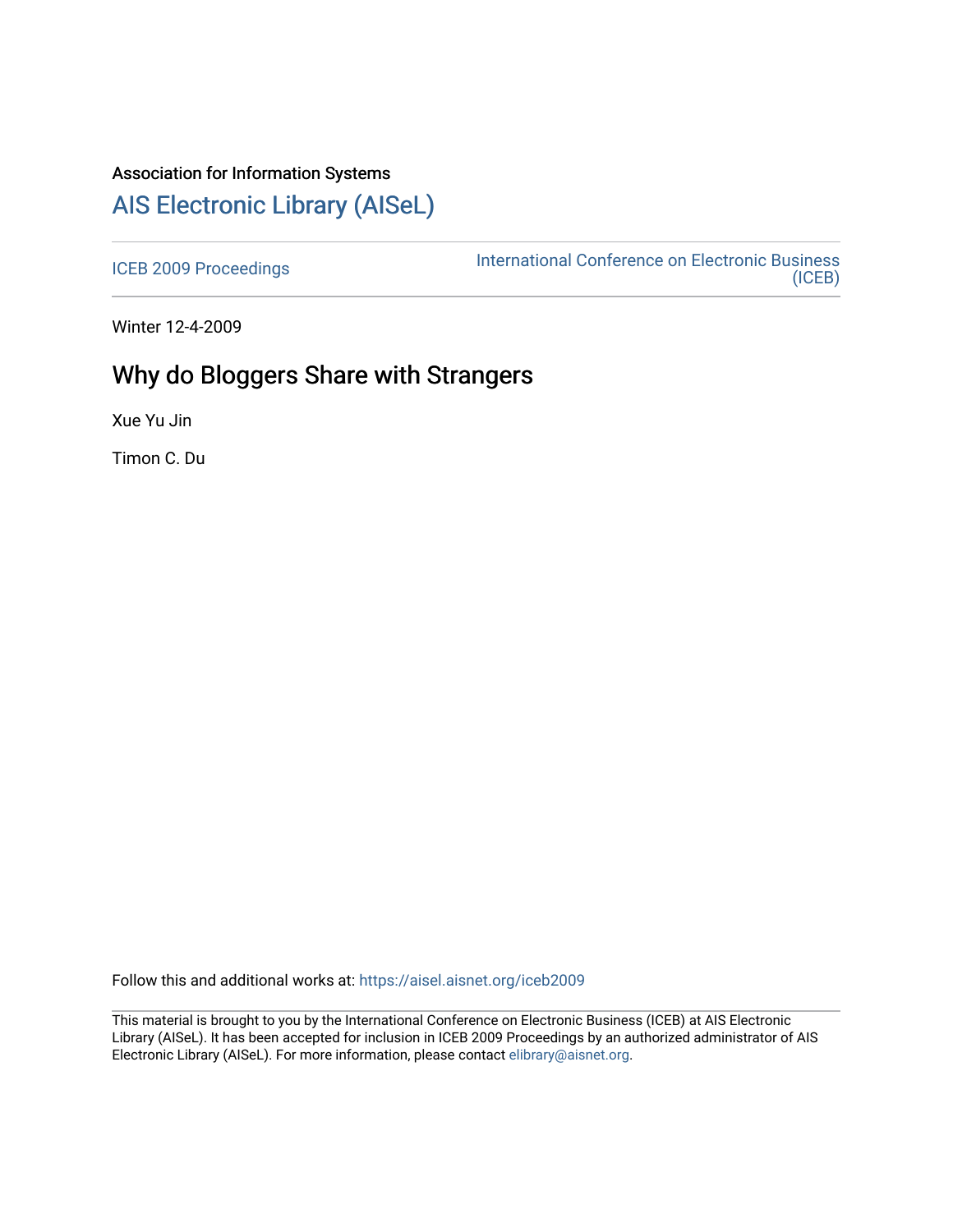### **WHY DO BLOGGERS SHARE WITH STRANGERS?**

Xueyu Jin<sup>1,</sup> Timon C. Du<sup>2</sup> Department of Decision Sciences and Managerial Economics The Chinese University of Hong Kong, Hong Kong 1 xueyu@baf.msmail.cuhk.edu.hk; 2 timon@baf.msmail.cuhk.edu.hk

### **Extended Abstract**

Web 2.0 applications are becoming more and more popular at a surprising speed since their emergence. Among them, Weblog, or called blog, is a web-based application that uses a variety of tools to facilitate self-description and interaction with others. People use blogs for various reasons: about 70% of bloggers use it as an on-line diary [4]. Unlike in the old days peoples lock their diaries secretly from others, including their family and close friends, today many are willing to share their life stories, sometimes are very sensitive, to strangers. There have been numerous cases where an individual was fired from his/her job or arrested after confessing to commit a crime on their blog [3] [9], so as many individuals post information and photos of their companies in their blogs without considering the possible repercussion in case their employers can view them from the cyber spaces [7].

In this research, we aim to identify important factors that influence bloggers' information privacy concerns. Many research significantly contributing to the understanding on the issue that providing information privacy protection are believed to be a critical factor to the success of electronic commerce [1]. However, little research was done to explore the privacy concerns in the context of Web 2.0 applications. In fact, it is not appropriate to directly apply the findings on e-commerce to the use of blogs since blogs and e-commerce have fundamental differences in term of users' motivations. Moreover, in blog, the information is provided in the combination of both passive and active manner. That is, on one hand, many private information, such as address or phone number, oftentimes are reluctant to be given out, are requested when a blogger registers as a user. On the other hand, bloggers voluntarily provide substantiate information on habit, family, preference, and many others, to the readers. Therefore, the privacy model is different from what have been studied for E-Commerce, and subsequently deserve further examination. Our focus here is on the diary-like blogs and on bloggers' active sharing activities.

This study focuses on two folds. First, Blogs have a special social relevance because they allow their bloggers to create and maintain a network of weak social ties. Rooted on social network theory [2], this study captures interpersonal factors from a perspective of "ties". Relations between bloggers and readers are perceived as either strong ties or weak ties. In this perspective, information redundancy and relational embeddedness are two key factors to distinct the strength of a tie. We adopt the multi-dimensional construct IUIPC (Internet Users' Information Privacy Concerns) [8], which consists three dimensions, *i.e.* collection, control and awareness, to measure information privacy concerns.

Second, we look into the reason why bloggers tend to share their private information with unknown audience. We borrow the concepts of self-awareness in psychology and test its role in mediating the effects of tie strength on bloggers' information privacy concerns. Prior research has shown that the Internet users tend to have the reduced public self-awareness along with the aroused private self-awareness [5] [6]. The concepts of tie strength and private/ public self-awareness are related with the hope to examine bloggers' behind psychological reasons for sharing personal information willingly and actively in their blogs.

A pilot study will be conducted to assess the measurement development. We will then seek for a partnership with an existing blog website for data collection to promote an online survey. We will try to minimize the common method bias by using both procedural and statistical remedies [10].

It is hoped that this study can have early contribution to the discussion on information privacy issue of Web 2.0 applications. We expect to identify important determinants that impact bloggers' information privacy concerns and also find out why these factors have impacts. It is hoped that the result will generate practically useful implications and contribute to business world as privacy concern is a potential barrier for users' participations in web 2.0 applications. Hopefully, this study could provide vendors a better understanding of the customers' demands.

**Keywords:** Information Privacy Concerns, web 2.0, strength of ties

#### **References**